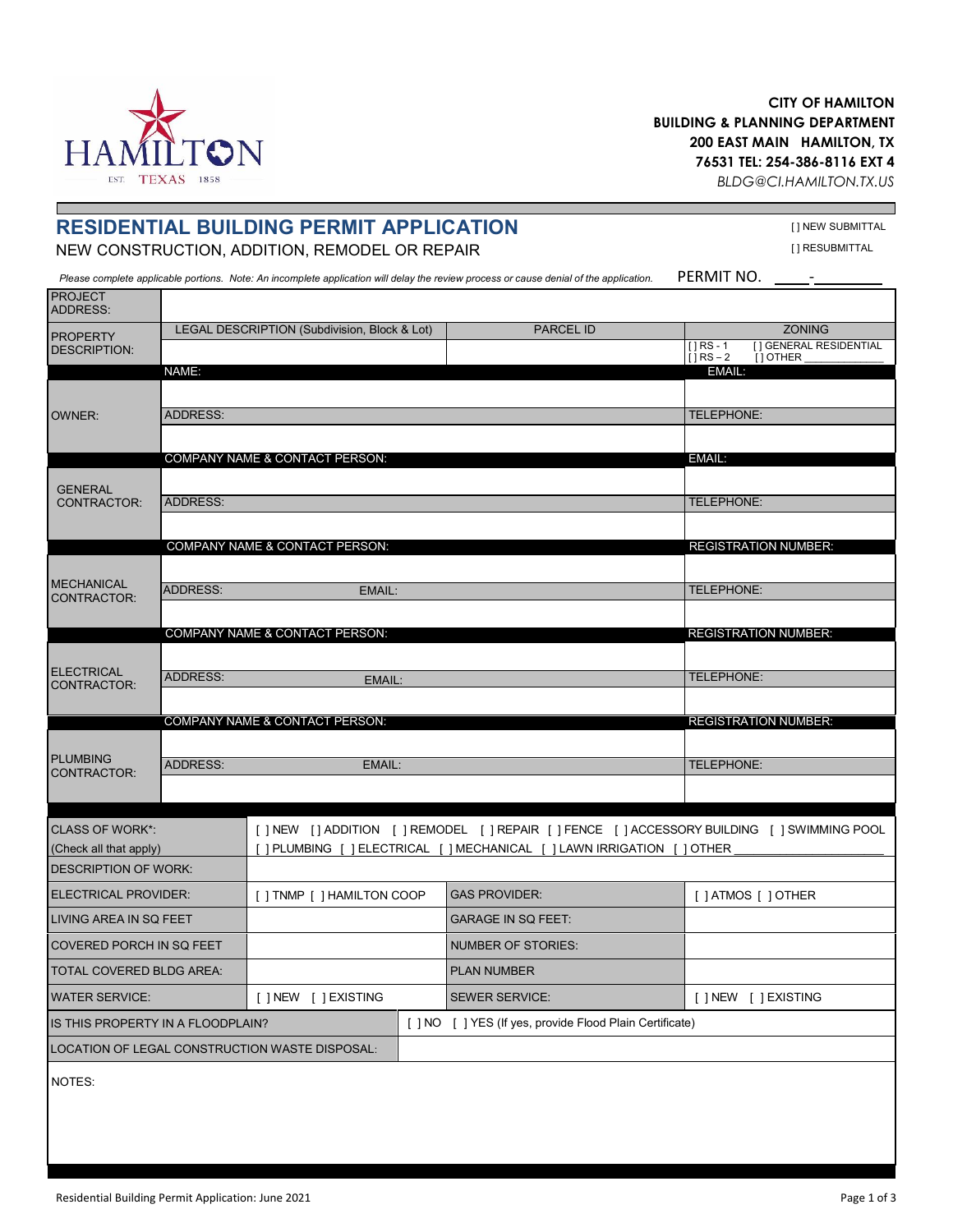I hereby certify that I have read and examined this application and know the same to be true and correct. I certify that the project described herein will be built in accordance with the plans and specifications submitted at the time of application. All provisions of laws and ordinances governing this type of work will be complied with whether specified herein or not. Granting of a permit does not presume to give authority to violate or cancel the provisions of any local or state law regulating construction or the performance of construction. A PERMIT BECOMES NULL AND VOID IF WORK OR CONSTRUCTION AUTHORIZED IS NOT COMMENCED WITHIN 180 DAYS, OR IF CONSTRUCTION OR WORK IS SUSPENDED OR ABANDONED FOR A PERIOD OF 180 DAYS AT ANY TIME AFTER WORK IS COMMENCED. ALL PERMITS REQUIRE FINAL INSPECTION. A Certificate of Occupancy must be issued before any building is occupied. Permit Application must be presented with applicant's original signature. All submittals sent by mail or delivered by courier should be presented to the attention of the Building Official at the City of Hamilton, 200 East Main, Hamilton, Texas 76531.

Applicant's Signature Date Date

PERMIT NO. B -

Applicant Name (Please Print Legibly)

# *OFFICE USE ONLY: RESIDENTIAL PERMIT FEES – NEW, ADDITION OR REMODEL*

| DATE:                       |
|-----------------------------|
| <b>Building Permit Fee:</b> |
|                             |
|                             |
|                             |
|                             |
| Other (Specify):            |
|                             |
|                             |

Issued By: \_\_\_\_\_\_\_\_\_\_\_\_\_\_\_\_\_\_\_\_\_\_\_\_\_\_\_\_\_\_\_\_

BV Project #: \_\_\_\_\_\_\_\_\_\_\_\_\_\_\_\_\_\_\_\_\_\_\_\_\_\_\_\_\_\_